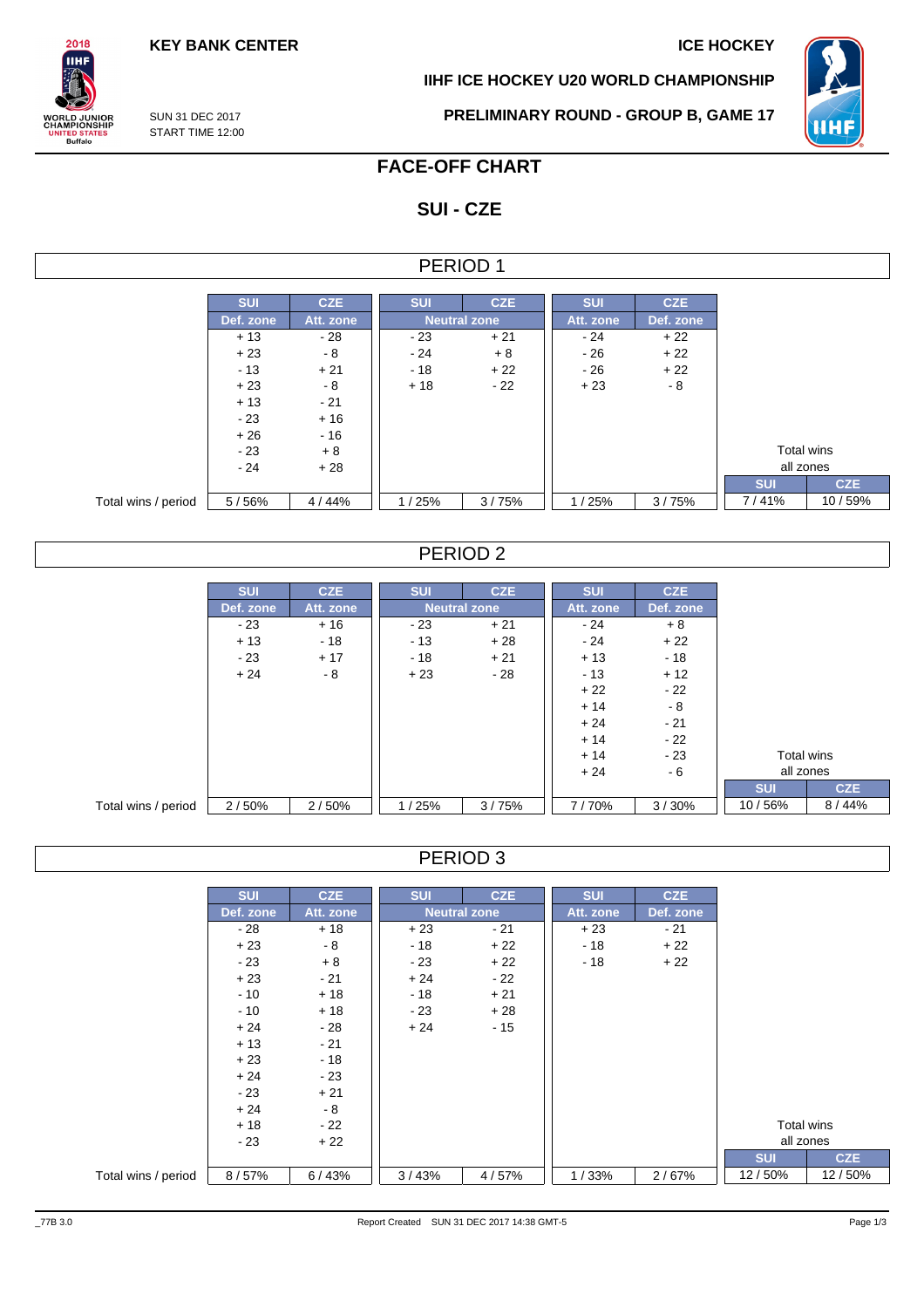## **KEY BANK CENTER ICE HOCKEY**

### **IIHF ICE HOCKEY U20 WORLD CHAMPIONSHIP**



SUN 31 DEC 2017

## **PRELIMINARY ROUND - GROUP B, GAME 17**

| SUN 31 DEC 2017  |
|------------------|
| START TIME 12:00 |
|                  |

 $2018$ **IIHF** 

**WORLD JUNIOR<br>CHAMPIONSHIP<br>UNITED STATES<br>Buffalo** 

# **TOTAL**

|                   | <b>SUI</b> | CZE       | SUI<br>CZE |                     | SUI       | <b>CZE</b> | Total wins |        |  |
|-------------------|------------|-----------|------------|---------------------|-----------|------------|------------|--------|--|
|                   | Def. zone  | Att. zone |            | <b>Neutral zone</b> | Att. zone | Def. zone  | all zones  |        |  |
|                   |            |           |            |                     |           |            | <b>SUI</b> | CZE    |  |
| Total wins / game | 15/56%     | 12 / 44%  | 5/33%      | 10 / 67%            | 9/53%     | 8/47%      | 29/49%     | 30/51% |  |